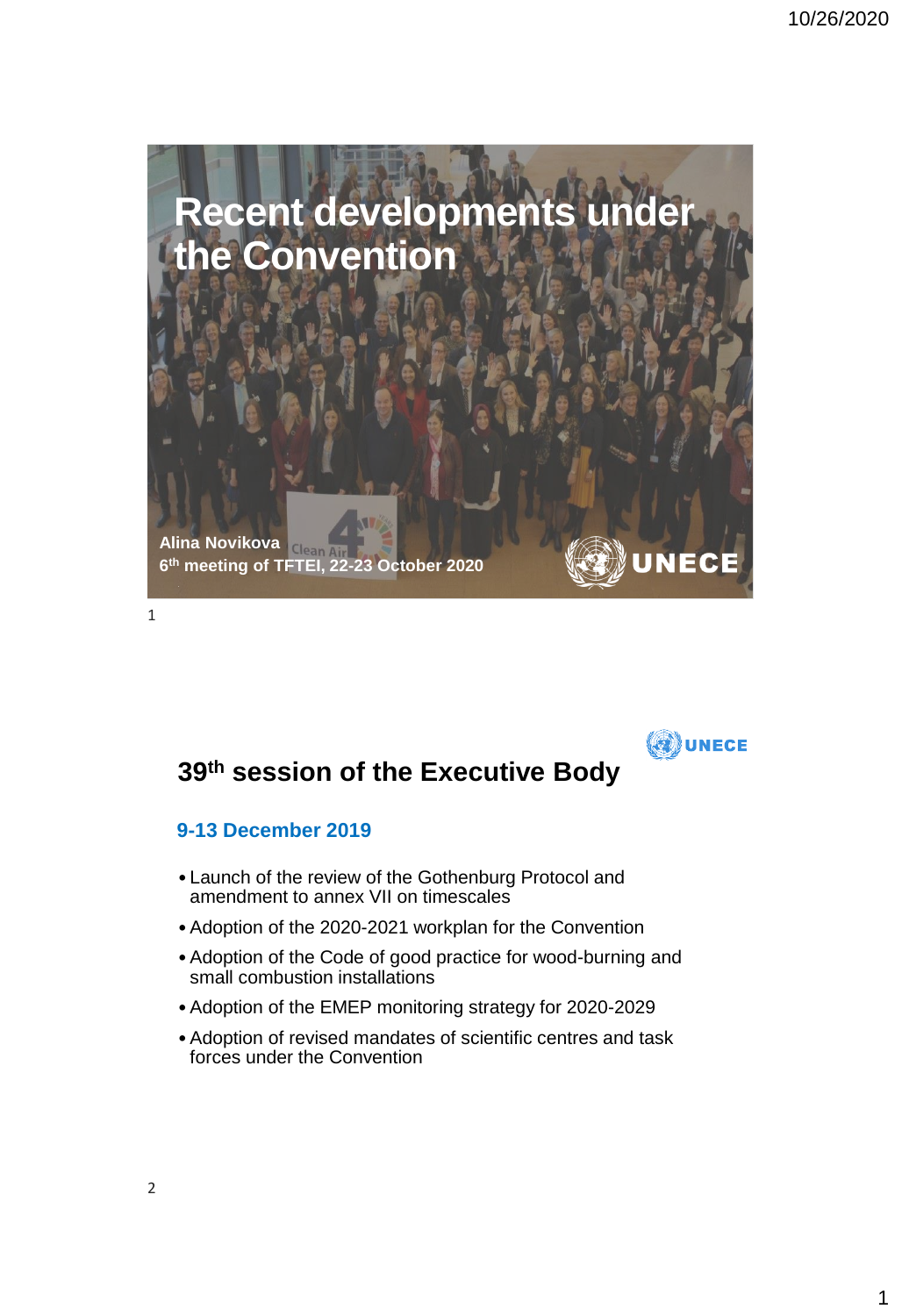

# **Review of the Gothenburg Protocol**

- Review of sufficiency and effectiveness of the Protocol as amended in 2012
- The Executive Body tasked the Working Group on Strategies and Review to develop a plan (including the scope and content of the review) and the work schedule for the review
- These should be forwarded to the Executive Body for consideration at its 40th session
- The review to conclude at the 42<sup>nd</sup> session of the Executive Body
- •A review group convened by the Chair of WGSR submitted a document on the preparations for the review for discussion by WGSR and EB in December

3



### **WGSR-58 and EB-40 in December 2020**

#### **Hybrid (online) sessions**

- WGSR-58: three 2-hour sessions on 14,15 and 17 December
- EB-40: 2-hour session on 18 December
- WGSR: work during the intersessional period following the postponement of the May meeting
- Main issues in the WGSR-58 agenda:
	- ✓ Review of the Gothenburg Protocol
	- ✓ Reports by the Task Forces and guidance documents
	- ✓ Hemispheric transport and control strategies for use in future scenarios
	- Reporting of the condensable part in emissions of PM
- EB-40: focus on decision making and business continuity